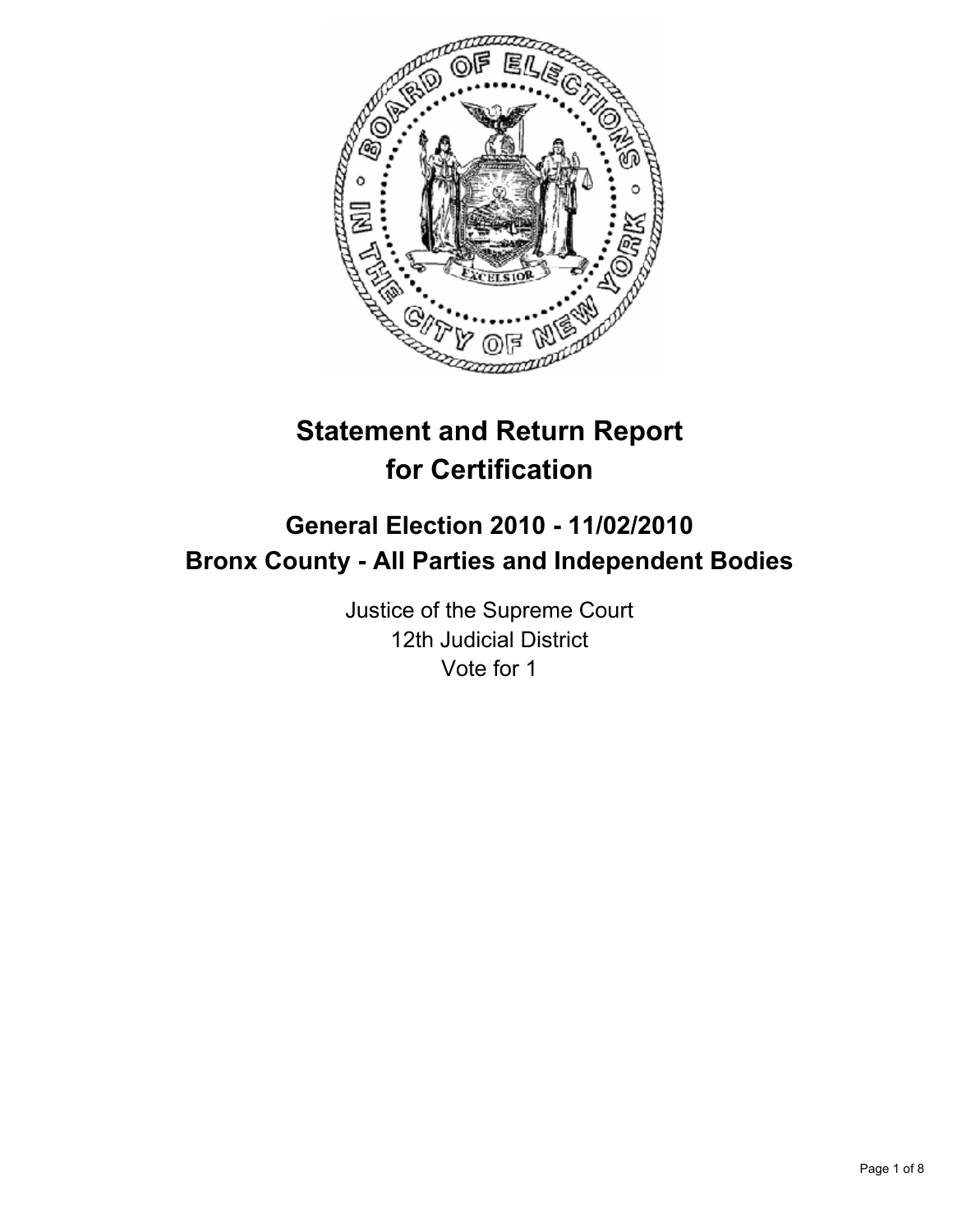

| <b>PUBLIC COUNTER</b>            | 16,392 |
|----------------------------------|--------|
| <b>EMERGENCY</b>                 | 0      |
| ABSENTEE/MILITARY                | 183    |
| <b>AFFIDAVIT</b>                 | 437    |
| <b>Total Ballots</b>             | 17,039 |
| EDGAR G WALKER (DEMOCRATIC)      | 13,219 |
| RICK LAZIO (REPUBLICAN)          | 1,334  |
| THOMAS V OGNIBENE (CONSERVATIVE) | 287    |
| BONNIE MARIE POINTER (WRITE-IN)  | 1      |
| $E$ (WRITE-IN)                   | 1      |
| FERNANDO TAPIA (WRITE-IN)        | 1      |
| <b>KEN PADILLA (WRITE-IN)</b>    | 1      |
| KENNETH PADILLA (WRITE-IN)       | 1      |
| NO NAME (WRITE-IN)               | 5      |
| WF (WRITE-IN)                    | 1      |
| <b>Total Votes</b>               | 14,851 |
| Unrecorded                       | 2,188  |

| <b>PUBLIC COUNTER</b>            | 13,474 |
|----------------------------------|--------|
| <b>EMERGENCY</b>                 | 0      |
| <b>ABSENTEE/MILITARY</b>         | 201    |
| <b>AFFIDAVIT</b>                 | 395    |
| <b>Total Ballots</b>             | 14,103 |
| EDGAR G WALKER (DEMOCRATIC)      | 11,602 |
| RICK LAZIO (REPUBLICAN)          | 535    |
| THOMAS V OGNIBENE (CONSERVATIVE) | 132    |
| ALTON MACOON (WRITE-IN)          |        |
| CHARLES BARON (WRITE-IN)         |        |
| ETERNAL FATHER & LORD (WRITE-IN) | 1      |
| <b>JUANITA ALLEN (WRITE-IN)</b>  | 1      |
| ME (WRITE-IN)                    |        |
| NO NAME (WRITE-IN)               | 3      |
| <b>Total Votes</b>               | 12,277 |
| Unrecorded                       | 1,826  |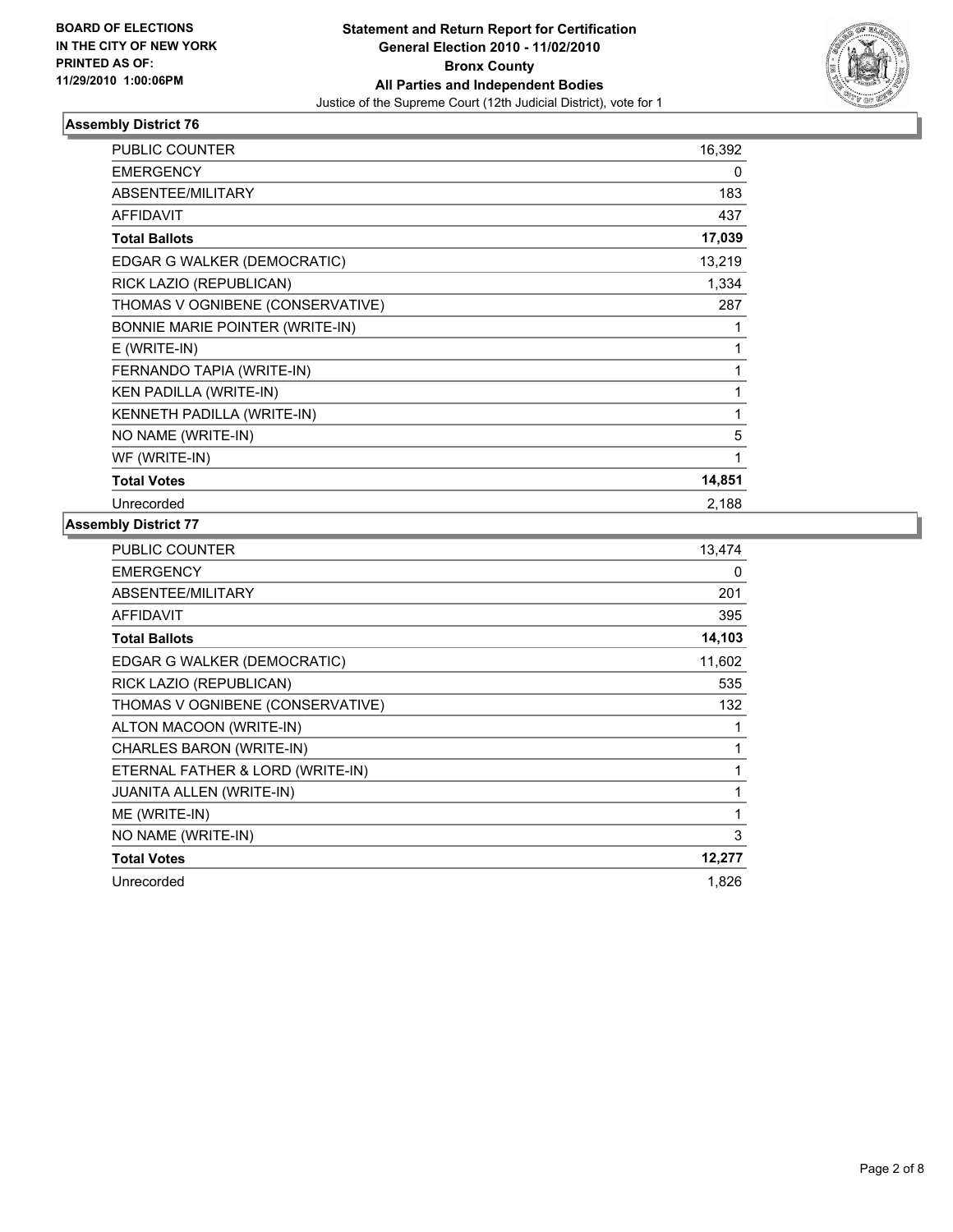

| <b>PUBLIC COUNTER</b>            | 10,828 |
|----------------------------------|--------|
| <b>EMERGENCY</b>                 | 0      |
| ABSENTEE/MILITARY                | 197    |
| <b>AFFIDAVIT</b>                 | 311    |
| <b>Total Ballots</b>             | 11,390 |
| EDGAR G WALKER (DEMOCRATIC)      | 8,543  |
| RICK LAZIO (REPUBLICAN)          | 1,025  |
| THOMAS V OGNIBENE (CONSERVATIVE) | 226    |
| NO NAME (WRITE-IN)               | 8      |
| RONN TOIDAN' (WRITE-IN)          |        |
| <b>Total Votes</b>               | 9,803  |
| Unrecorded                       | 1,587  |

| <b>PUBLIC COUNTER</b>            | 15,596 |
|----------------------------------|--------|
| <b>EMERGENCY</b>                 | 0      |
| ABSENTEE/MILITARY                | 216    |
| <b>AFFIDAVIT</b>                 | 378    |
| <b>Total Ballots</b>             | 16,211 |
| EDGAR G WALKER (DEMOCRATIC)      | 13,146 |
| RICK LAZIO (REPUBLICAN)          | 612    |
| THOMAS V OGNIBENE (CONSERVATIVE) | 160    |
| NO NAME (WRITE-IN)               | 4      |
| OMOWALE ADEWALE (WRITE-IN)       |        |
| <b>Total Votes</b>               | 13,923 |
| Unrecorded                       | 2.288  |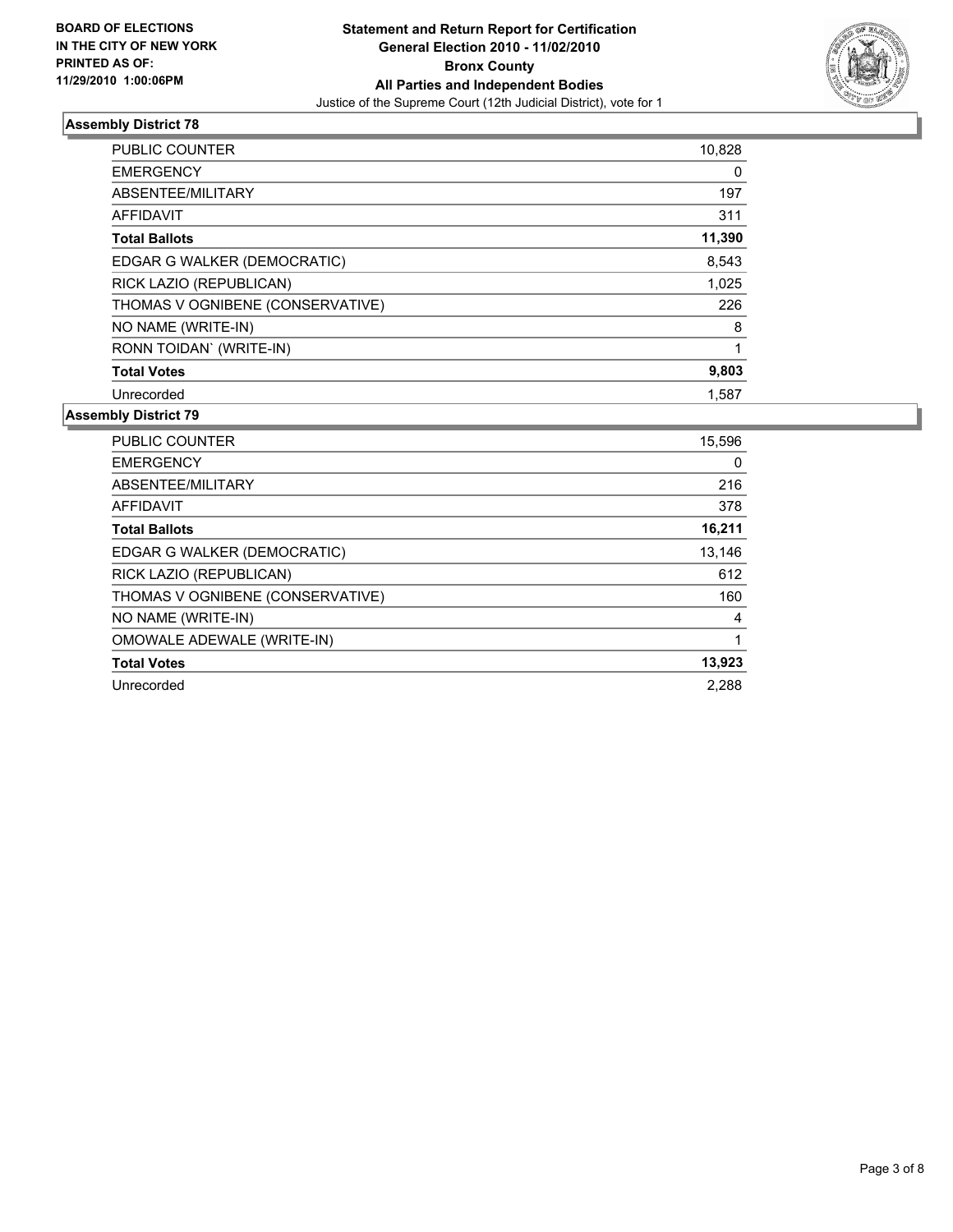

| <b>PUBLIC COUNTER</b>            | 16,176 |
|----------------------------------|--------|
| <b>EMERGENCY</b>                 | 0      |
| ABSENTEE/MILITARY                | 423    |
| <b>AFFIDAVIT</b>                 | 361    |
| <b>Total Ballots</b>             | 17,037 |
| EDGAR G WALKER (DEMOCRATIC)      | 10,582 |
| RICK LAZIO (REPUBLICAN)          | 3,723  |
| THOMAS V OGNIBENE (CONSERVATIVE) | 567    |
| A (WRITE-IN)                     | 1      |
| <b>BULL SHIT! (WRITE-IN)</b>     | 1      |
| DENIS BOYLE (WRITE-IN)           | 1      |
| DORIS GONZALEZ (WRITE-IN)        | 1      |
| GOD (WRITE-IN)                   | 1      |
| <b>JAMES BURKE (WRITE-IN)</b>    | 1      |
| JUDGE JUDY SCHIEMEN (WRITE-IN)   | 1      |
| NO NAME (WRITE-IN)               | 5      |
| RICHARD NAGAN (WRITE-IN)         |        |
| S RISH (WRITE-IN)                | 1      |
| TONY SOPRANO (WRITE-IN)          | 1      |
| <b>Total Votes</b>               | 14,887 |
| Unrecorded                       | 2,150  |

| <b>PUBLIC COUNTER</b>            | 21,958         |
|----------------------------------|----------------|
| <b>EMERGENCY</b>                 | 0              |
| <b>ABSENTEE/MILITARY</b>         | 744            |
| <b>AFFIDAVIT</b>                 | 410            |
| <b>Total Ballots</b>             | 23,309         |
| EDGAR G WALKER (DEMOCRATIC)      | 14,694         |
| RICK LAZIO (REPUBLICAN)          | 4,735          |
| THOMAS V OGNIBENE (CONSERVATIVE) | 792            |
| ALTON MADDOX (WRITE-IN)          | 1              |
| ANYME BUT (WRITE-IN)             | 1              |
| <b>B BLANCO (WRITE-IN)</b>       | 1              |
| HEATHER MAGUIRE (WRITE-IN)       | 1              |
| HUNTER S THOMPSON (WRITE-IN)     | 1              |
| JAMES ENGLISH (WRITE-IN)         | 1              |
| LISA MURKOWSKI (WRITE-IN)        | 1              |
| MATTHEW BYRNE (WRITE-IN)         | 1              |
| NO NAME (WRITE-IN)               | 4              |
| NONE OF THE ABOVE (WRITE-IN)     | $\overline{2}$ |
| PHILIP LEVINE (WRITE-IN)         | 1              |
| STEVEN SCHWARTZ (WRITE-IN)       | 1              |
| ZINNA FAHNBULLEH (WRITE-IN)      | 1              |
| <b>Total Votes</b>               | 20,238         |
| Unrecorded                       | 3,071          |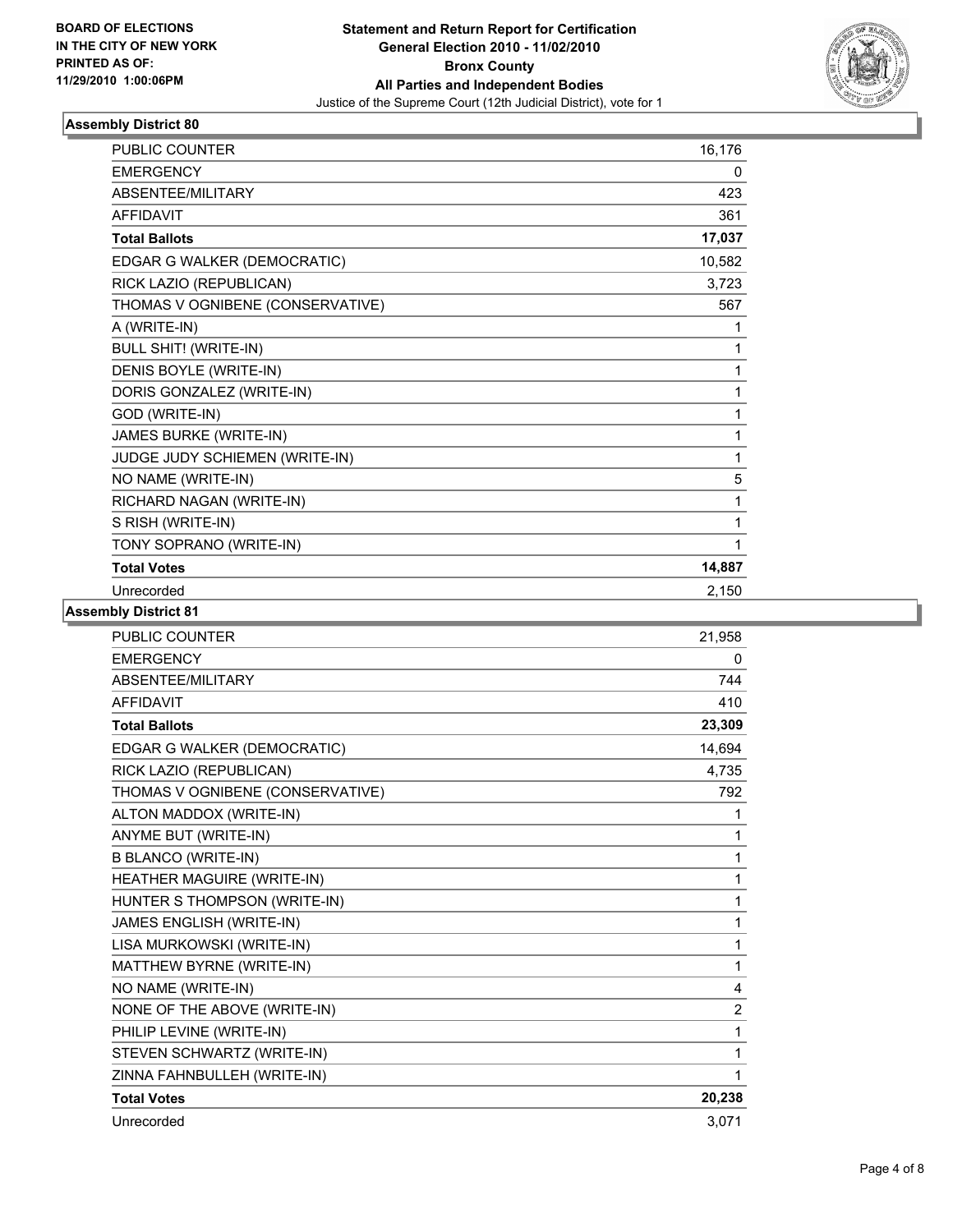

| PUBLIC COUNTER                   | 24,399 |
|----------------------------------|--------|
| <b>EMERGENCY</b>                 | 0      |
| ABSENTEE/MILITARY                | 559    |
| <b>AFFIDAVIT</b>                 | 360    |
| <b>Total Ballots</b>             | 25,389 |
| EDGAR G WALKER (DEMOCRATIC)      | 14,931 |
| RICK LAZIO (REPUBLICAN)          | 5,892  |
| THOMAS V OGNIBENE (CONSERVATIVE) | 1,012  |
| AARON KAPLAN (WRITE-IN)          | 1      |
| ALFRED E. NEUMAN (WRITE-IN)      | 1      |
| <b>GAY MARRIAGE (WRITE-IN)</b>   | 1      |
| IMMANUEL KANT LIBERAL (WRITE-IN) | 1      |
| ISH PEE PEE (WRITE-IN)           | 1      |
| KARL MARX (WRITE-IN)             | 1      |
| NO NAME (WRITE-IN)               | 3      |
| <b>Total Votes</b>               | 21,844 |
| Unrecorded                       | 3.545  |

### **Assembly District 83**

| <b>PUBLIC COUNTER</b>            | 18,367 |
|----------------------------------|--------|
| <b>EMERGENCY</b>                 | 0      |
| ABSENTEE/MILITARY                | 333    |
| <b>AFFIDAVIT</b>                 | 428    |
| <b>Total Ballots</b>             | 19,167 |
| EDGAR G WALKER (DEMOCRATIC)      | 16,189 |
| RICK LAZIO (REPUBLICAN)          | 762    |
| THOMAS V OGNIBENE (CONSERVATIVE) | 179    |
| JAMES GILLMORE (WRITE-IN)        |        |
| NO NAME (WRITE-IN)               |        |
| <b>Total Votes</b>               | 17,132 |
| Unrecorded                       | 2.035  |

| <b>PUBLIC COUNTER</b>            | 13,390 |
|----------------------------------|--------|
| <b>EMERGENCY</b>                 | 0      |
| ABSENTEE/MILITARY                | 105    |
| <b>AFFIDAVIT</b>                 | 297    |
| <b>Total Ballots</b>             | 13,818 |
| EDGAR G WALKER (DEMOCRATIC)      | 10,843 |
| RICK LAZIO (REPUBLICAN)          | 637    |
| THOMAS V OGNIBENE (CONSERVATIVE) | 144    |
| ANGEL VEGA (WRITE-IN)            |        |
| DR CORNEL WEST (WRITE-IN)        | 1      |
| NO NAME (WRITE-IN)               | 4      |
| REV. REUBEN DIAZ (WRITE-IN)      | 1      |
| <b>Total Votes</b>               | 11,631 |
| Unrecorded                       | 2,187  |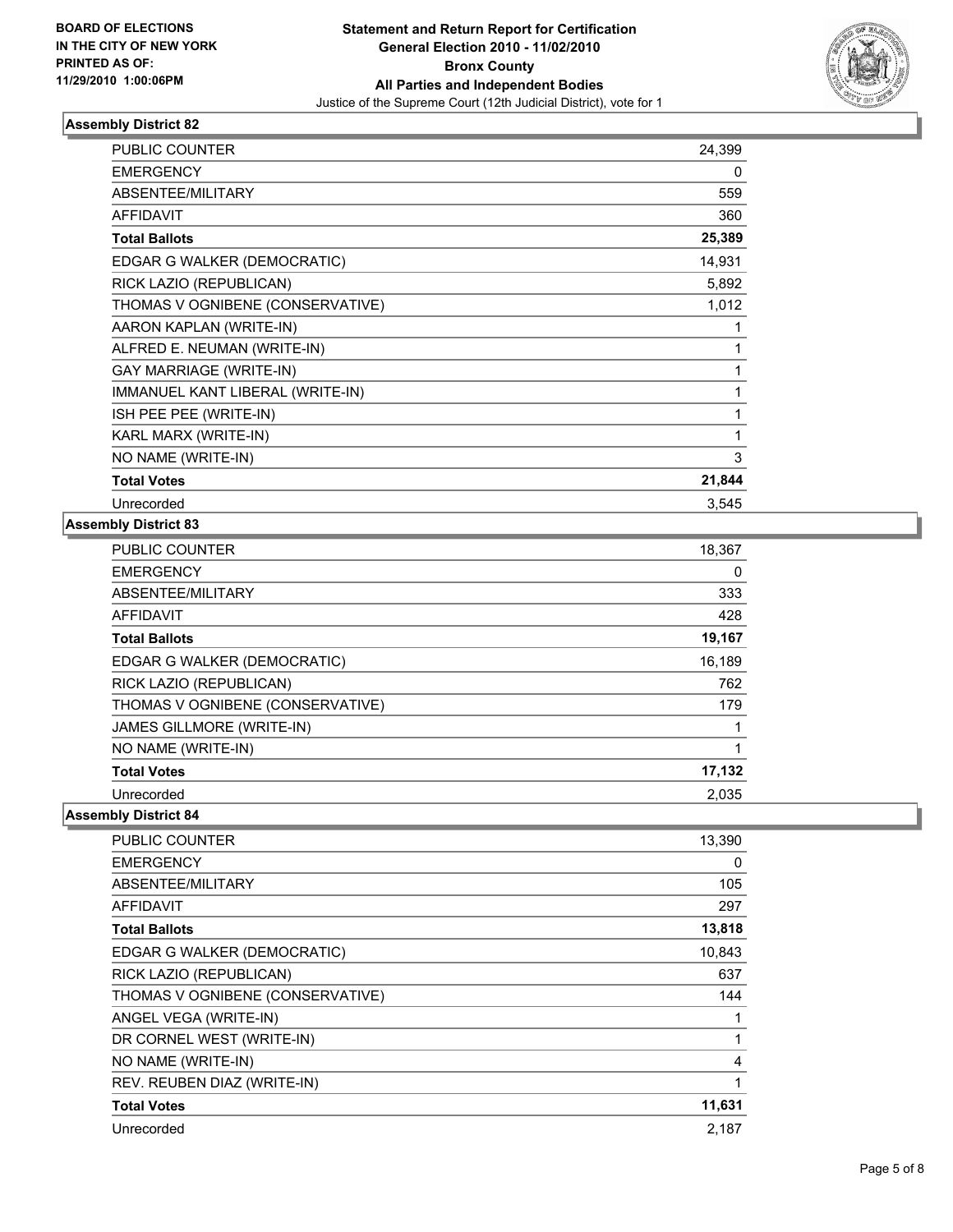

| <b>PUBLIC COUNTER</b>            | 13,355 |
|----------------------------------|--------|
| <b>EMERGENCY</b>                 | 0      |
| ABSENTEE/MILITARY                | 137    |
| AFFIDAVIT                        | 308    |
| <b>Total Ballots</b>             | 13,820 |
| EDGAR G WALKER (DEMOCRATIC)      | 11,012 |
| RICK LAZIO (REPUBLICAN)          | 675    |
| THOMAS V OGNIBENE (CONSERVATIVE) | 148    |
| SAMUEL AYENDE (WRITE-IN)         | 1      |
| <b>Total Votes</b>               | 11,836 |
| Unrecorded                       | 1,984  |

| <b>PUBLIC COUNTER</b>            | 10,519 |
|----------------------------------|--------|
| <b>EMERGENCY</b>                 | 0      |
| ABSENTEE/MILITARY                | 106    |
| AFFIDAVIT                        | 420    |
| <b>Total Ballots</b>             | 11,073 |
| EDGAR G WALKER (DEMOCRATIC)      | 8,055  |
| RICK LAZIO (REPUBLICAN)          | 501    |
| THOMAS V OGNIBENE (CONSERVATIVE) | 146    |
| NO NAME (WRITE-IN)               | 3      |
| <b>Total Votes</b>               | 8,705  |
| Unrecorded                       | 2.368  |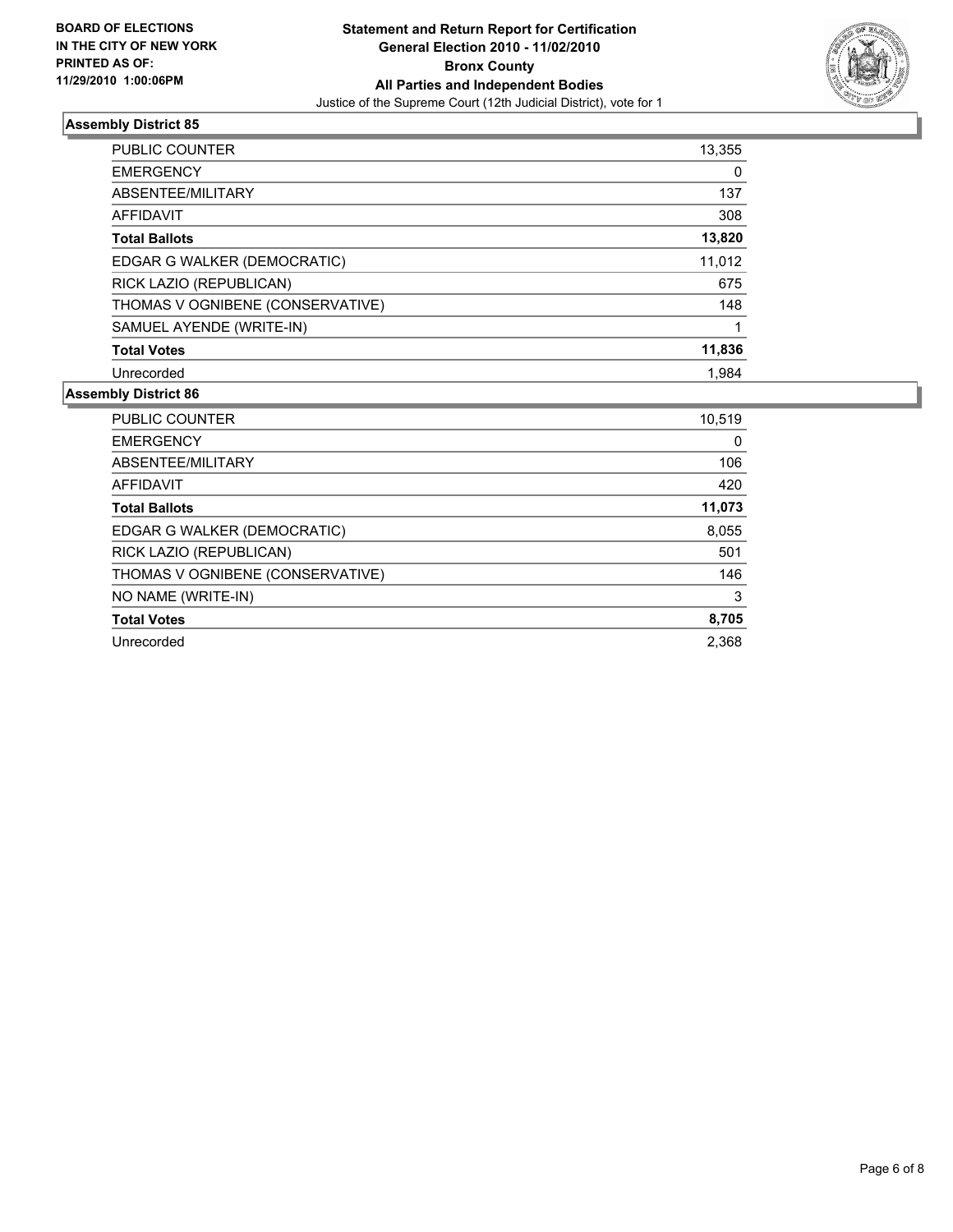

#### **Total for Justice of the Supreme Court (12th Judicial District) - Bronx County**

| PUBLIC COUNTER                         | 174,454      |
|----------------------------------------|--------------|
| <b>EMERGENCY</b>                       | 0            |
| ABSENTEE/MILITARY                      | 3,204        |
| <b>AFFIDAVIT</b>                       | 4,105        |
| <b>Total Ballots</b>                   | 182,356      |
| EDGAR G WALKER (DEMOCRATIC)            | 132,816      |
| RICK LAZIO (REPUBLICAN)                | 20,431       |
| THOMAS V OGNIBENE (CONSERVATIVE)       | 3,793        |
| A (WRITE-IN)                           | 1            |
| AARON KAPLAN (WRITE-IN)                | 1            |
| ALFRED E. NEUMAN (WRITE-IN)            | 1            |
| ALTON MACOON (WRITE-IN)                | 1            |
| ALTON MADDOX (WRITE-IN)                | 1            |
| ANGEL VEGA (WRITE-IN)                  | 1            |
| ANYME BUT (WRITE-IN)                   | $\mathbf 1$  |
| <b>B BLANCO (WRITE-IN)</b>             | 1            |
| <b>BONNIE MARIE POINTER (WRITE-IN)</b> | 1            |
| <b>BULL SHIT! (WRITE-IN)</b>           | 1            |
| CHARLES BARON (WRITE-IN)               | 1            |
| DENIS BOYLE (WRITE-IN)                 | 1            |
| DORIS GONZALEZ (WRITE-IN)              | $\mathbf 1$  |
| DR CORNEL WEST (WRITE-IN)              | 1            |
| E (WRITE-IN)                           | 1            |
| ETERNAL FATHER & LORD (WRITE-IN)       | 1            |
| FERNANDO TAPIA (WRITE-IN)              | 1            |
| <b>GAY MARRIAGE (WRITE-IN)</b>         | 1            |
| GOD (WRITE-IN)                         | $\mathbf 1$  |
| HEATHER MAGUIRE (WRITE-IN)             | 1            |
| HUNTER S THOMPSON (WRITE-IN)           | 1            |
| IMMANUEL KANT LIBERAL (WRITE-IN)       | $\mathbf{1}$ |
| ISH PEE PEE (WRITE-IN)                 | 1            |
| JAMES BURKE (WRITE-IN)                 | 1            |
| JAMES ENGLISH (WRITE-IN)               | 1            |
| JAMES GILLMORE (WRITE-IN)              | 1            |
| JUANITA ALLEN (WRITE-IN)               | 1            |
| JUDGE JUDY SCHIEMEN (WRITE-IN)         | 1            |
| KARL MARX (WRITE-IN)                   | 1            |
| KEN PADILLA (WRITE-IN)                 | 1            |
| KENNETH PADILLA (WRITE-IN)             | 1            |
| LISA MURKOWSKI (WRITE-IN)              | 1            |
| MATTHEW BYRNE (WRITE-IN)               | 1            |
| ME (WRITE-IN)                          | 1            |
| NO NAME (WRITE-IN)                     | 40           |
| NONE OF THE ABOVE (WRITE-IN)           | 2            |
| OMOWALE ADEWALE (WRITE-IN)             | 1            |
| PHILIP LEVINE (WRITE-IN)               | $\mathbf{1}$ |
|                                        |              |